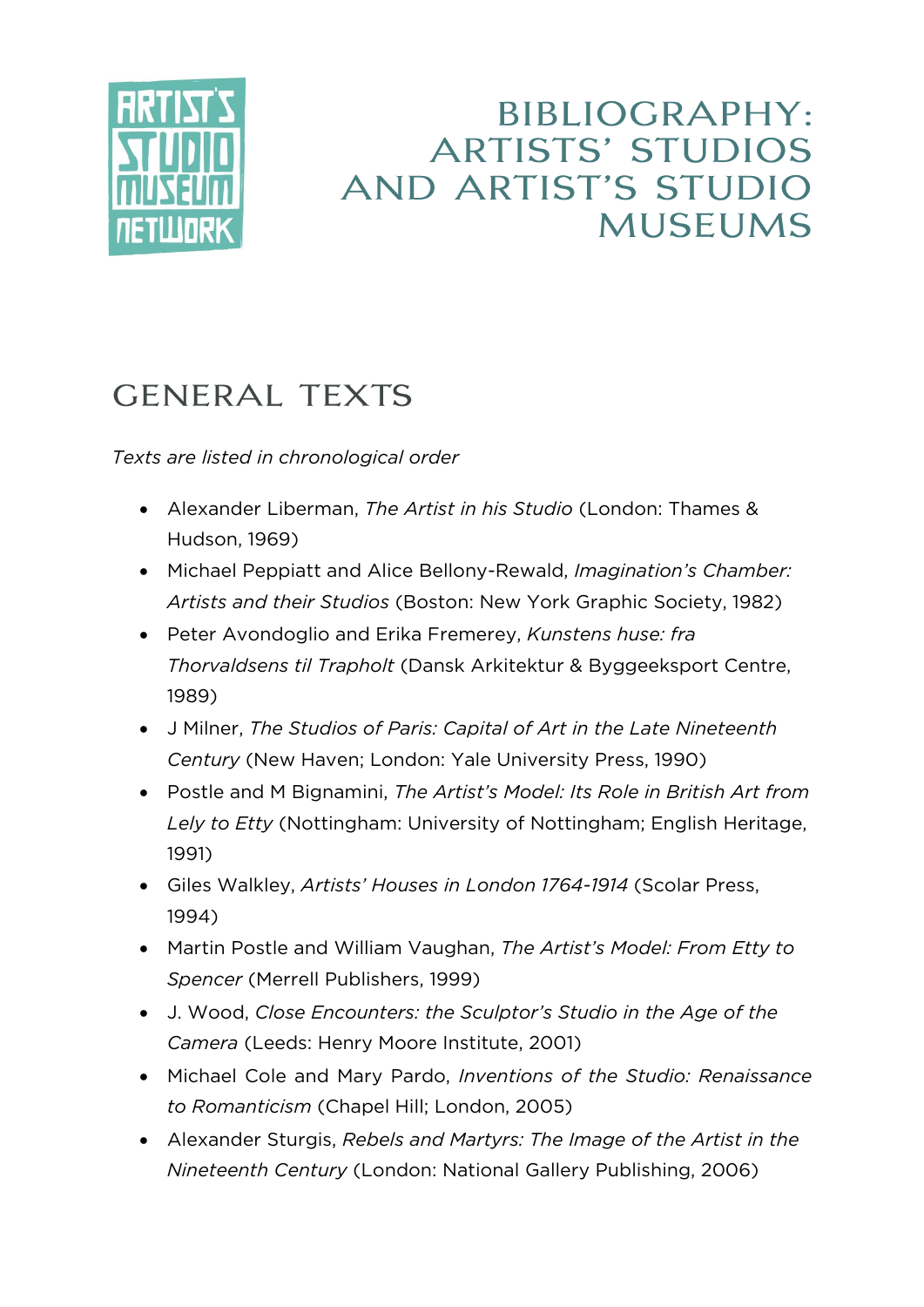- Brian O'Doherty, *Studio and Cube: On the Relationship Between Where Art is Made and Where Art is Displayed* (New York: Columbia University, 2007)
- Bernhard Maaz, *Im Tempel der Kunst: Die Künstlermythen der Deutschen* (Deutscher Kunstverlag, 2008)
- Gianna A. Mina and Sylvie Wuhrmann (eds.),*Casa d'artisti, Tra Universo privato e spazio public case di artisti adibite a museo*, (Ligornetto: Museo Vincenzo Vela, exh. cat. 9 – 11 October, 2009)
- M J Long, *Artists' Studios* (Black Dog Publishing, 2009)
- Giles Waterfield (ed.), *The Artist's Studio* (London; Hogarth Arts, exh. cat., 26 September – 13 December 2009, Compton Verney; 9 February – 16 May 2010, Sainsbury Centre for the Visual Arts)
- Mayken Jonkman and Rachel Esner, *Mythen van het Atelier*  (Uitgeverij WBooks, 2010)
- Bodo von Dewitz, *La Bohème : The Staging of Artists as Bohemians in 19th and 20th Century Photography* (Steidl, 2010)
- Mary Jane Jacob and Michelle Grabner (eds.),*The Studio Reader: On the Space of Artists* (Chicago: The University of Chicago Press, 2010)
- Charlotte Gere, *Artistic Circles: Design and Decoration in the Aesthetic Movement* (London: V&A Publishing, 2010)
- Ina Conzen et al., *Mythos Atelier. Von Spitzweg bis Picasso, von Giacometti bis Nauman* (Stuttgart: Staatsgalerie Stuttgart, 2012)
- Jens Hoffmann (ed.), *The Studio* (Whitechapel Gallery; MIT Press, Documents in Contemporary Art, 2012)
- Alex Coles, *The Transdisciplinary Studio* (Sternberg Press, 2012)
- Anne Cartier Bresson, *Dans l'atelier du photographe* (Paris : Paris musées, 2012)
- Hélène Rochette, *Maison d'écrivains et d'artistes : Paris et ses alentours* (Parigramme, 2012)
- Margot Th Brandlhuber and Michael Buhrs (eds.), *In the Temple of the Self: the Artist's Residence as a Total Work of Art: Europe and America, 1800-1948* (Hatje Cantz, 2013)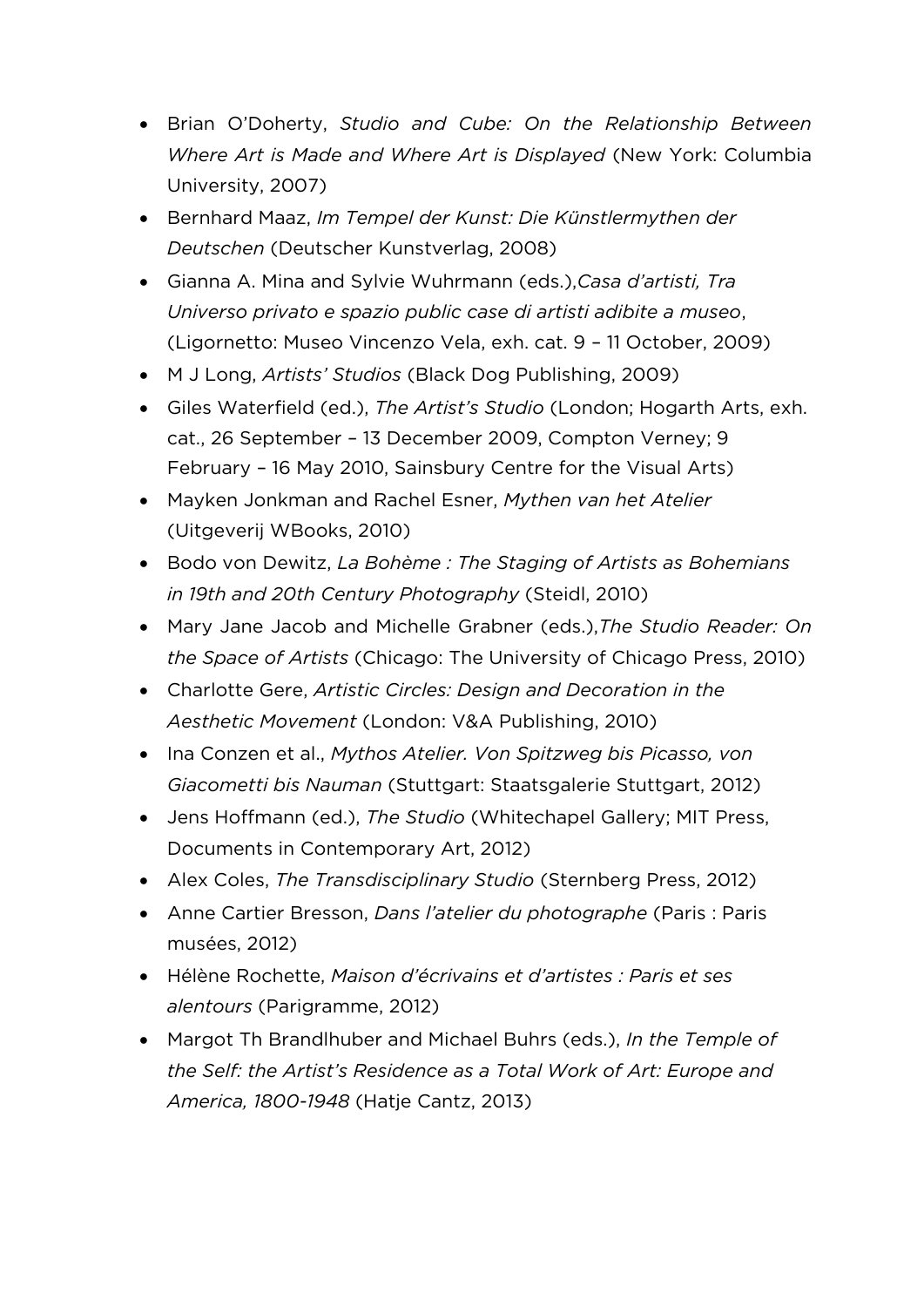- Ann-Sophie Lehmann, Rachel Esner and Sandra Kisters (eds.), *Hiding, Making, Showing, Creation: The Studio from Turner to Tacita Dean*  (Amsterdam: Amsterdam University Press, 2013)
- Hossein Amirsadeghi, *Art Studio America* (London: Thames & Hudson, 2013)
- France Nerlich and Alain Bonnet, *Apprendre à peindre : Les ateliers privés à Paris 1780-1863* (Les presses universitaires François Rabelais, 2013)
- Bodo Plachta, *Künstlerhaüser: Ateliers und Lebenräume berühmter Maler und Bildhauer* (Gebundene Ausgabe, 2014)
- Anne Lafont (ed.), 'L'atelier', *Perspective : actualité en histoire de l'art*, 1 (2014)<https://perspective.revues.org/4295>
- John Elderfield and Peter Galassi, *In the Studio* (New York: Gagosian Gallery, 2015)

### SINGLE ARTIST STUDIES

- John Edwards and Perry Ogden, *7 Reece Mews: Francis Bacon's Studio* (London, 2001)
- Kristin Lohse Belkin and Fiona Healy, *A House of Art: Rubens as Collector* (Antwerp: exh. cat., Rubenshuis and Rubenianum, 2003)
- Margarita Cappock, *Francis Bacon's Studio* (London, 2005)
- Michael Phillips, 'No. 36 Castle Street East: A Reconstruction of James Barry's House, Printmaking Studio, and the Making of *The Birth of Pandora*', *The British Art Journal*, 9:1 (Spring, 2008), 15-27
- Stéphanie Cantarutti, *Bourdelle* (Paris: Alternatives, 2013)
- Michael Peppiatt, *In Giacometti's Studio* (New Haven; London: Yale University Press, 2010) David Mitchinson, *Hoglands :The Home of Henry and Irina Moore*  (London: Lund Humphries, 2007)
- Lena Rydin, *Carl Larsson-Gården: A Home / Ein Heim / Ett Hem* (Carl Larsson-gården, 1994)
- Pierre-Louis Mathieu, Geneviève Lacambre and Marie-Cécile Forest, *Le musée Gustave Moreau* (Paris : Réunion des musées nationaux, 2005)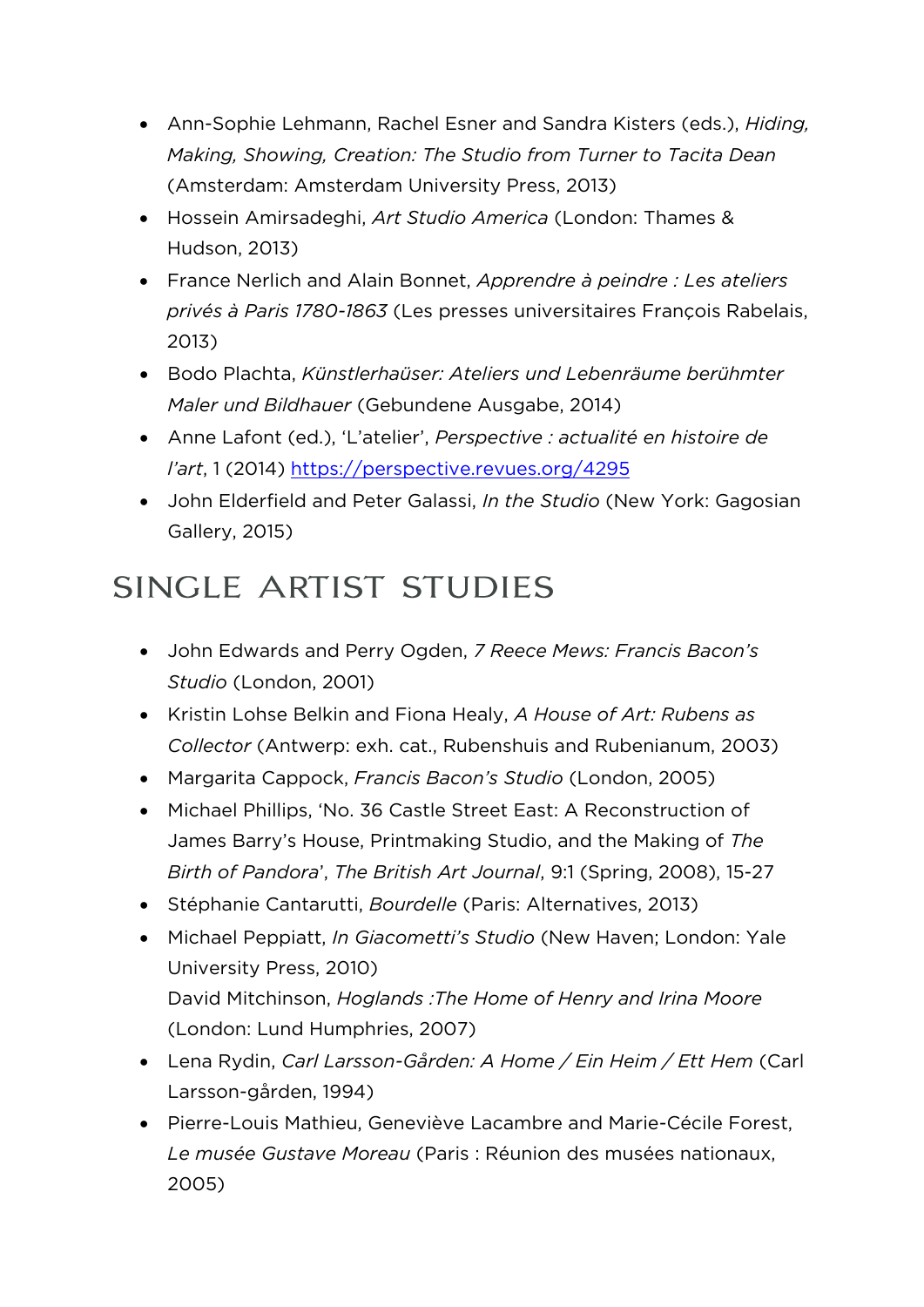Jonathan Black and Brenda Martin, *Dora Gordine : Sculptor, Artist, Designer* (Philip Wilson, 2008)

# **ARTIST BOOKS**

- Annie Leibovitz, *Pilgrimage* (London; Jonathan Cape, 2011)
- Anne Purkiss, *Artists: At Home and At Work* (Sudbury: Gainsborough's House Trust, 2014)
- Joe Fig, *Inside the Artist's Studio* (Princeton: Princeton Architectural Press, 2015)

## **ESSAYS**

- Daniel Buren, trans. by Thomas Repensek, 'The Function of the Studio', *October*, 10 (Autumn, 1979), 51-58
- Lizzie Darbishire, 'The studios of celebrated Painters': a series of portraits by John Ballentyne RSA', *Apollo*, May 1998, pp.21-27

### PRE-1900 AND ARCHIVAL TEXTS

- FG Stephens, *Artists At Home* (London, 1884) photographs by J. P. Mayall, with notes by Stephens
- Maurice Adams, *Artists' Homes, a Portfolio of Drawings Including the Houses and Studios of Several Eminent Painters, Sculptors and Architects* (London, 1883)

Prepared by The Artist's Studio Museum Network Watts Gallery – Artists' Village [www.artiststudiomuseum.org](http://www.artiststudiomuseum.org/) [research@wattsgallery.org.uk](mailto:research@wattsgallery.org.uk)

*February 2018*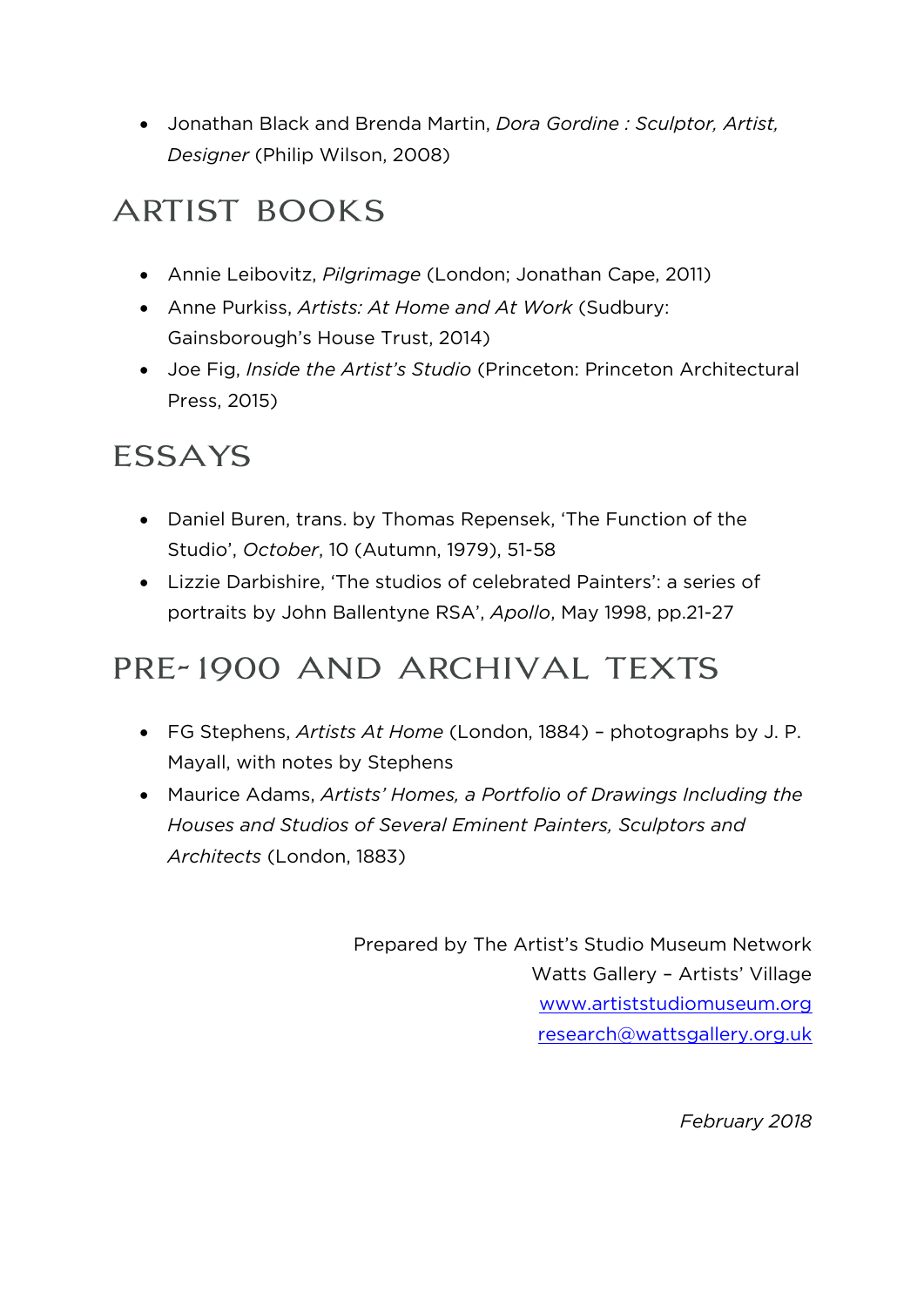

# OTHER STUDIO MUSEUMS

This is non-exhaustive list of still-extant artist's homes or studios that are not open as formal museums but can still be visited in locations across Europe.

If you would like to add any sites to this list, please contact [research@wattsgallery.org.uk.](mailto:research@wattsgallery.org.uk)

### **SWEDEN**

 Carl Wilhelmson's House and Studio 451 78 Lysekil, Sweden

A purpose-built studio and summer residence designed by Carl Wilhelmson (1866-1928). Open once a year for a guided tour run by the artist's descendants.

<https://www.hembygd.se/sjostjarnan/visning-wilhelmsons-atelje/>

 Albert Engstrom Museum Albert Engströms Väg 11 760 45 Grisslehamn

Open only by guided tour on specific days of the year.

<http://www.albertengstrom.se/>

#### NORWAY

Ramme Gaard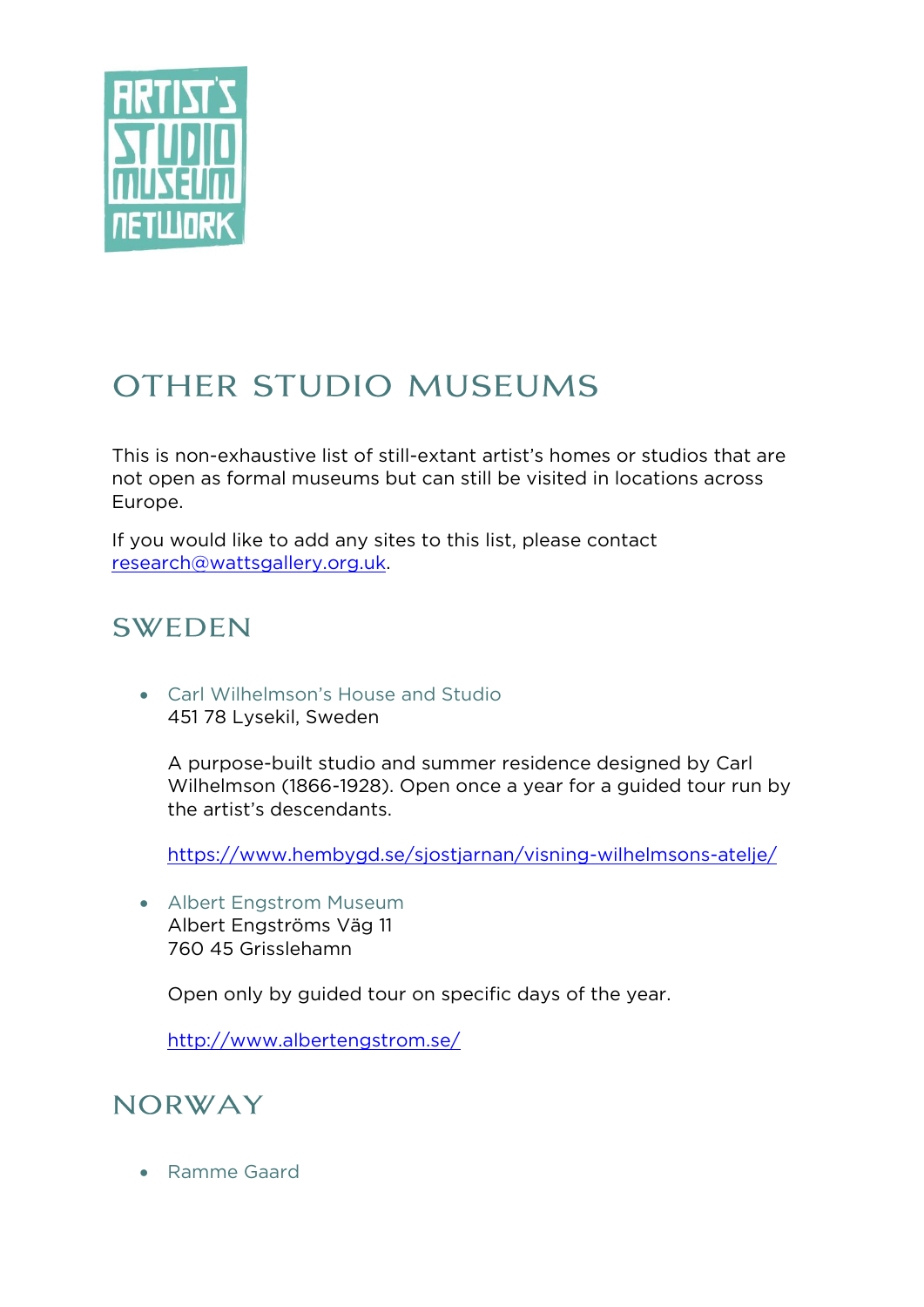Rammeveien 96 1545 Hvitsten, Norway

The former home of Edvard Munch (1863-1944), where he produced some of his most famous paintings, now open to the public as a hotel and conference centre.

<http://www.rammegaard.no/>

### **GERMANY**

 Albert Anker House and Studio Müntschemiergasse 7 CH - 3232 Ins/Anet.

The birthplace and studio of Albert Anker (1831-1910). Open to the public by pre-arranged guided tour (April – October only), managed by the artist's descendants

<http://www.albert-anker.ch/>

### **FRANCE**

 Maison de Van Gogh 52 Rue du Général de Gaulle 95430 Auvers-sur-Oise

Van Gogh's final home, open to the public as a restaurant and events space.

[www.maisondevangogh.fr](http://www.maisondevangogh.fr/)

 Musée de l'Atelier de Rosa Bonheur Château de By 77810 Thomery

Former home and studio of Rosa Bonheur (1822-1899). Put up for sale in summer 2014 and now closed to the public.

[http://www.levaudoue.fr/pages/culture-et-loisirs/culture-et](http://www.levaudoue.fr/pages/culture-et-loisirs/culture-et-peinture/musee-rosa-bonheur-1.html)[peinture/musee-rosa-bonheur-1.html](http://www.levaudoue.fr/pages/culture-et-loisirs/culture-et-peinture/musee-rosa-bonheur-1.html)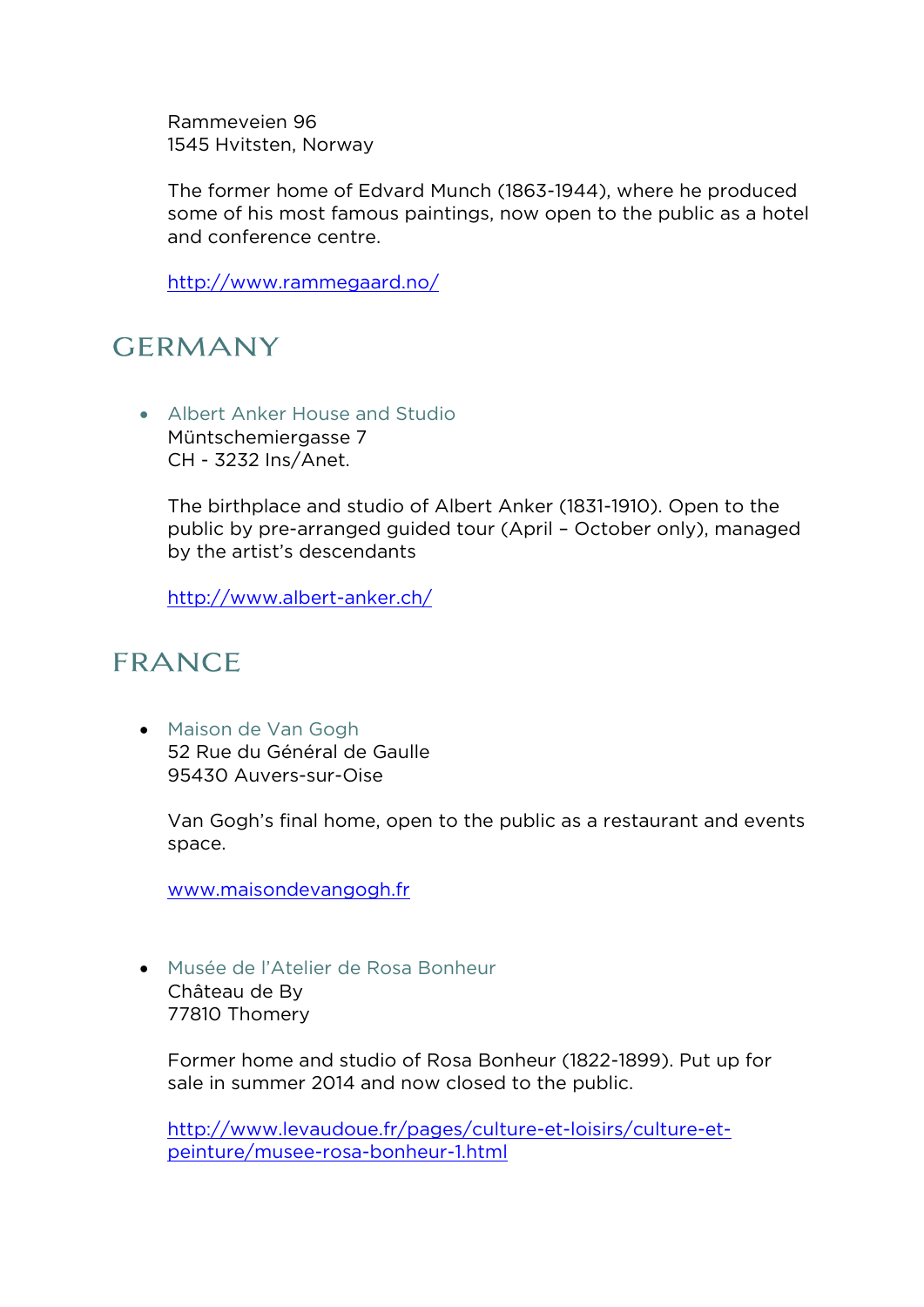Musée Fragonard – Collection Jean-Honoré Fragonard 14 Rue Jean Ossola 06130 Grasse

Former home of Jean-Honoré Fragonard, now managed by Fragonard Parfumeur.

<https://www.fragonard.com/fr/usines/musee-fragonard>

 House Max Ernst in St-Martin d'Ardèche Quartier les Alliberts 07700 Saint-Martin-d'Ardèche

Former home of Max Ernst and Leonora Carrington. Not currently open to the public, but the exterior has the couple's bas-reliefs carved into it and can be viewed from the street.

#### **POLAND**

• Instytut Awen Gardy Al. Solidarności 64 m. 118 00–240 Warszawa

> The former studio of Edward Krasiński and Henryk Stażewski, open to the public for part of the year during exhibitions.

<http://www.instytutawangardy.org/>

### UNITED KINGDOM

Brontë Parsonage Museum

Church Street Haworth **Keighley** West Yorkshire BD22 8DR

Although the museum is primarily dedicated to the work of the writers Charlotte, Emily and Anne Brontë, the house does include the reconstructed studio of their painter brother Branwell (1817-1848).

<https://www.bronte.org.uk/>